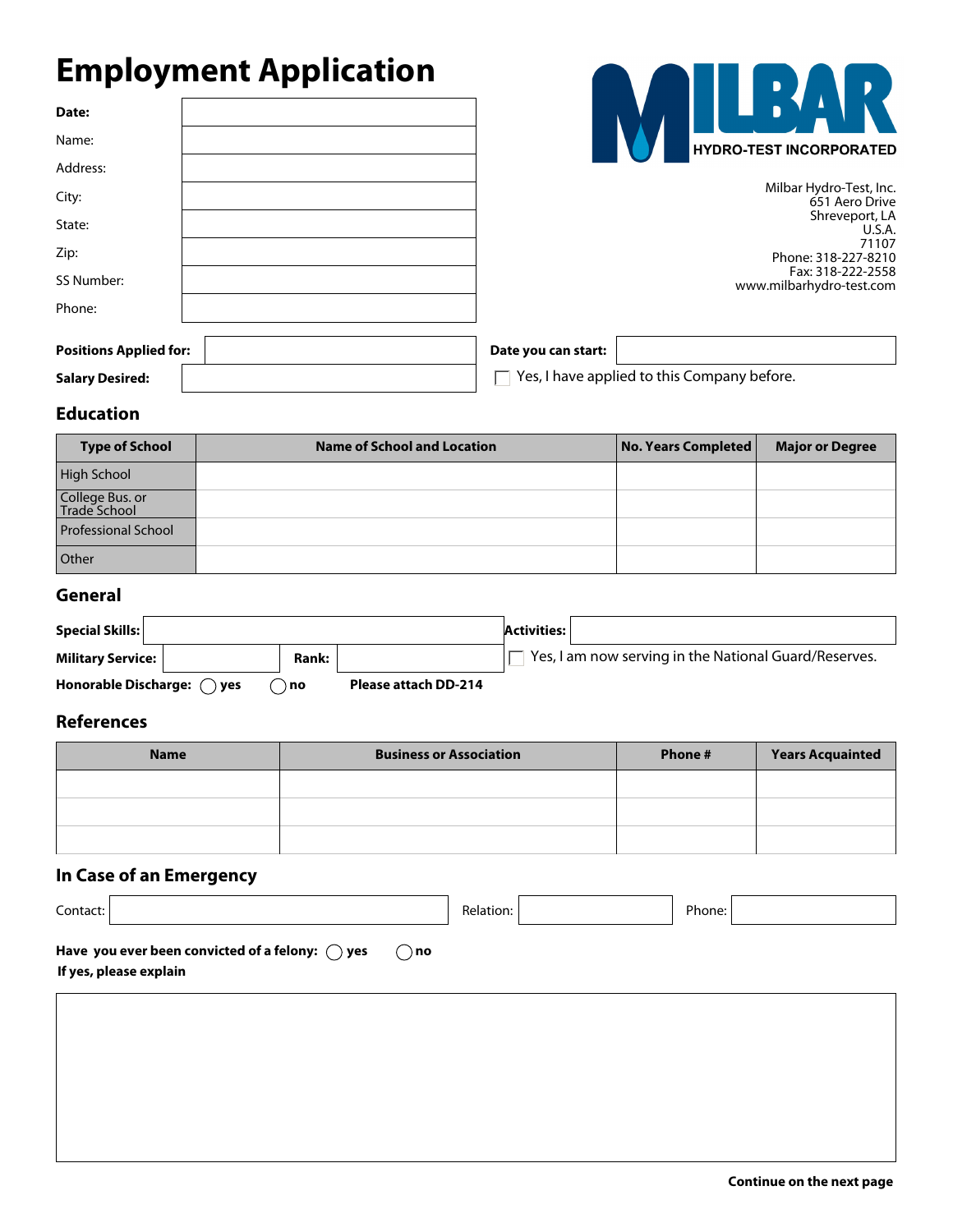# **Employment History**

 $\overline{\phantom{a}}$ 

| <b>Last Employer:</b>                                                                                                           |     |         | Phone #: |                               |                |               |
|---------------------------------------------------------------------------------------------------------------------------------|-----|---------|----------|-------------------------------|----------------|---------------|
| <b>Name of Supervisor:</b>                                                                                                      |     |         |          | May we contact your employer? | $( )$ yes      | $\bigcirc$ no |
|                                                                                                                                 |     |         |          |                               |                |               |
| <b>Dates of Employment:</b><br>From:                                                                                            | To: | Salary: | From:    |                               | To:            |               |
|                                                                                                                                 |     |         |          |                               |                |               |
| <b>Complete Address:</b>                                                                                                        |     |         |          |                               |                |               |
| <b>Job Title:</b>                                                                                                               |     |         |          |                               |                |               |
| <b>Reason for Leaving (be specific):</b>                                                                                        |     |         |          |                               |                |               |
|                                                                                                                                 |     |         |          |                               |                |               |
| List the jobs you held, duties performed, skills used or learned, advancements, or promotions while you worked at this company: |     |         |          |                               |                |               |
|                                                                                                                                 |     |         |          |                               |                |               |
|                                                                                                                                 |     |         |          |                               |                |               |
|                                                                                                                                 |     |         |          |                               |                |               |
|                                                                                                                                 |     |         |          |                               |                |               |
| <b>Second Last Employer:</b>                                                                                                    |     |         | Phone #: |                               |                |               |
| <b>Name of Supervisor:</b>                                                                                                      |     |         |          | May we contact your employer? | $($ )<br>yes   | $($ $)$ no    |
| <b>Dates of Employment:</b>                                                                                                     |     | Salary: |          |                               |                |               |
| From:                                                                                                                           | To: |         | From:    |                               | To:            |               |
| <b>Complete Address:</b>                                                                                                        |     |         |          |                               |                |               |
|                                                                                                                                 |     |         |          |                               |                |               |
| <b>Job Title:</b>                                                                                                               |     |         |          |                               |                |               |
| <b>Reason for Leaving (be specific):</b>                                                                                        |     |         |          |                               |                |               |
|                                                                                                                                 |     |         |          |                               |                |               |
| List the jobs you held, duties performed, skills used or learned, advancements, or promotions while you worked at this company: |     |         |          |                               |                |               |
|                                                                                                                                 |     |         |          |                               |                |               |
|                                                                                                                                 |     |         |          |                               |                |               |
|                                                                                                                                 |     |         |          |                               |                |               |
|                                                                                                                                 |     |         |          |                               |                |               |
| <b>Third Last Employer:</b>                                                                                                     |     |         | Phone #: |                               |                |               |
| <b>Name of Supervisor:</b>                                                                                                      |     |         |          | May we contact your employer? | $\bigcirc$ yes | $\bigcirc$ no |
| <b>Dates of Employment:</b>                                                                                                     |     | Salary: |          |                               |                |               |
| From:                                                                                                                           | To: |         | From:    |                               | To:            |               |
| <b>Complete Address:</b>                                                                                                        |     |         |          |                               |                |               |
| <b>Job Title:</b>                                                                                                               |     |         |          |                               |                |               |
| <b>Reason for Leaving (be specific):</b>                                                                                        |     |         |          |                               |                |               |
|                                                                                                                                 |     |         |          |                               |                |               |
| List the jobs you held, duties performed, skills used or learned, advancements, or promotions while you worked at this company: |     |         |          |                               |                |               |
|                                                                                                                                 |     |         |          |                               |                |               |
|                                                                                                                                 |     |         |          |                               |                |               |
|                                                                                                                                 |     |         |          |                               |                |               |